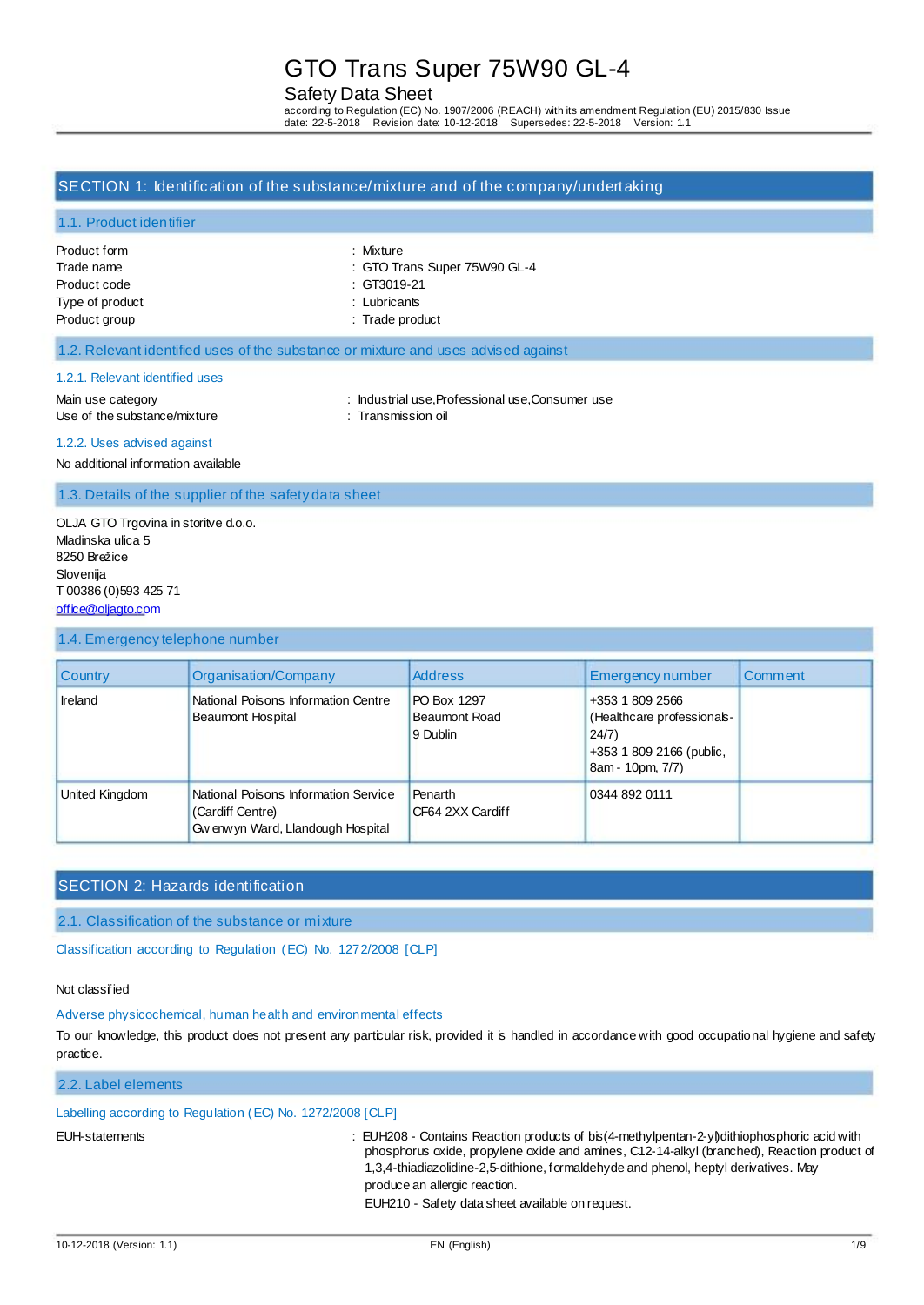## Safety Data Sheet

according to Regulation (EC) No. 1907/2006 (REACH) with its amendment Regulation (EU) 2015/830

#### 2.3. Other hazards

### No additional information available

### SECTION 3: Composition/information on ingredients

### 3.1. Substances

#### Not applicable

#### 3.2. Mixtures

Comments : Highly refined mineral oils and additives.

| <i>Name</i>                                                        | Product identifier                                                                                       | $\%$       | Classification according to<br>Regulation (EC) No.<br>1272/2008 [CLP] |
|--------------------------------------------------------------------|----------------------------------------------------------------------------------------------------------|------------|-----------------------------------------------------------------------|
| Distillates (petroleum), hydrotreated heavy paraffinic<br>(Note L) | (CAS-No.) 64742-54-7<br>(EC-No.) 265-157-1<br>(EC Index-No.) 649-467-00-8<br>(REACH-no) 01-2119484627-25 | $50 - 80$  | Asp. Tox. 1, H304                                                     |
| Distillates (petroleum), hydrotreated light paraffinic<br>(Note L) | (CAS-No.) 64742-55-8<br>(EC-No.) 265-158-7<br>(EC Index-No.) 649-468-00-3<br>(REACH-no) 01-2119487077-29 | $2,5 - 10$ | Asp. Tox. 1, H304                                                     |

Comments : \* contains one or more of the following CAS-numbers (REACH registration numbers): 64741-88-4 (01-2119488706-23), 64741-89-5 (01-2119487067-30), 64741-95-3 (01- 2119487081-40), 64741-96-4 (01-2119483621-38), 64741-97-5 (01-2119480374-36), 64742-01-4 (01-2119488707-21), 64742-52-5 (01-2119467170-45), 64742-53-6 (01- 2119480375-34), 64742-54-7 (01-2119484627-25), 64742-55-8 (01-2119487077-29), 64742-56-9 (01-2119480132-48), 64742-57-0 (01-2119489287-22), 64742-62-7 (01- 2119480472-38), 64742-65-0 (01-2119471299-27), 64742-71-8 (01-2119485040-48), 72623-85-9 (01-2119555262-43), 72623-86-0 (01-2119474878-16), 72623-87-1 (01- 2119474889-13), 74869-22-0 (01-2119495601-36)

The highly refined mineral oil contains <3% (w/w) DMSOextract, according to IP346.

Note L: The classification as a carcinogen need not apply if it can be shown that the substance contains less than 3% DMSO extract as measured by IP 346 'Determination of polycyclic aromatics in unused lubricating base oils and asphaltene free petroleum fractions — Dimethyl sulphoxide extraction refractive index method', Institute of Petroleum, London. This note applies only to certain complex oil-derived substances in Part 3. Full text of H-statements: see section 16

| <b>SECTION 4: First aid measures</b>                                                                                                                                                     |                                                                                                                                                                                                                                                                                                                   |
|------------------------------------------------------------------------------------------------------------------------------------------------------------------------------------------|-------------------------------------------------------------------------------------------------------------------------------------------------------------------------------------------------------------------------------------------------------------------------------------------------------------------|
| 4.1. Description of first aid measures                                                                                                                                                   |                                                                                                                                                                                                                                                                                                                   |
| First-aid measures general<br>First-aid measures after inhalation<br>First-aid measures after skin contact<br>First-aid measures after eye contact<br>First-aid measures after ingestion | : If you feel unwell, seek medical advice (show the label where possible).<br>: Remove person to fresh air and keep comfortable for breathing. :<br>Wash skin with plenty of water.<br>: Rinse eyes with water as a precaution.<br>: Call a poison center or a doctor if you feel unwell. Do not induce vomiting. |
| 4.2. Most important symptoms and effects, both acute and delayed                                                                                                                         |                                                                                                                                                                                                                                                                                                                   |
| Symptoms/effects<br>Symptoms/effects after ingestion                                                                                                                                     | : No additional information available. Not expected to present a significant hazard under<br>anticipated conditions of normal use.<br>: May result in aspiration into the lungs, causing chemical pneumonia.                                                                                                      |
| 4.3. Indication of any immediate medical attention and special treatment needed                                                                                                          |                                                                                                                                                                                                                                                                                                                   |
| Treat symptomatically.                                                                                                                                                                   |                                                                                                                                                                                                                                                                                                                   |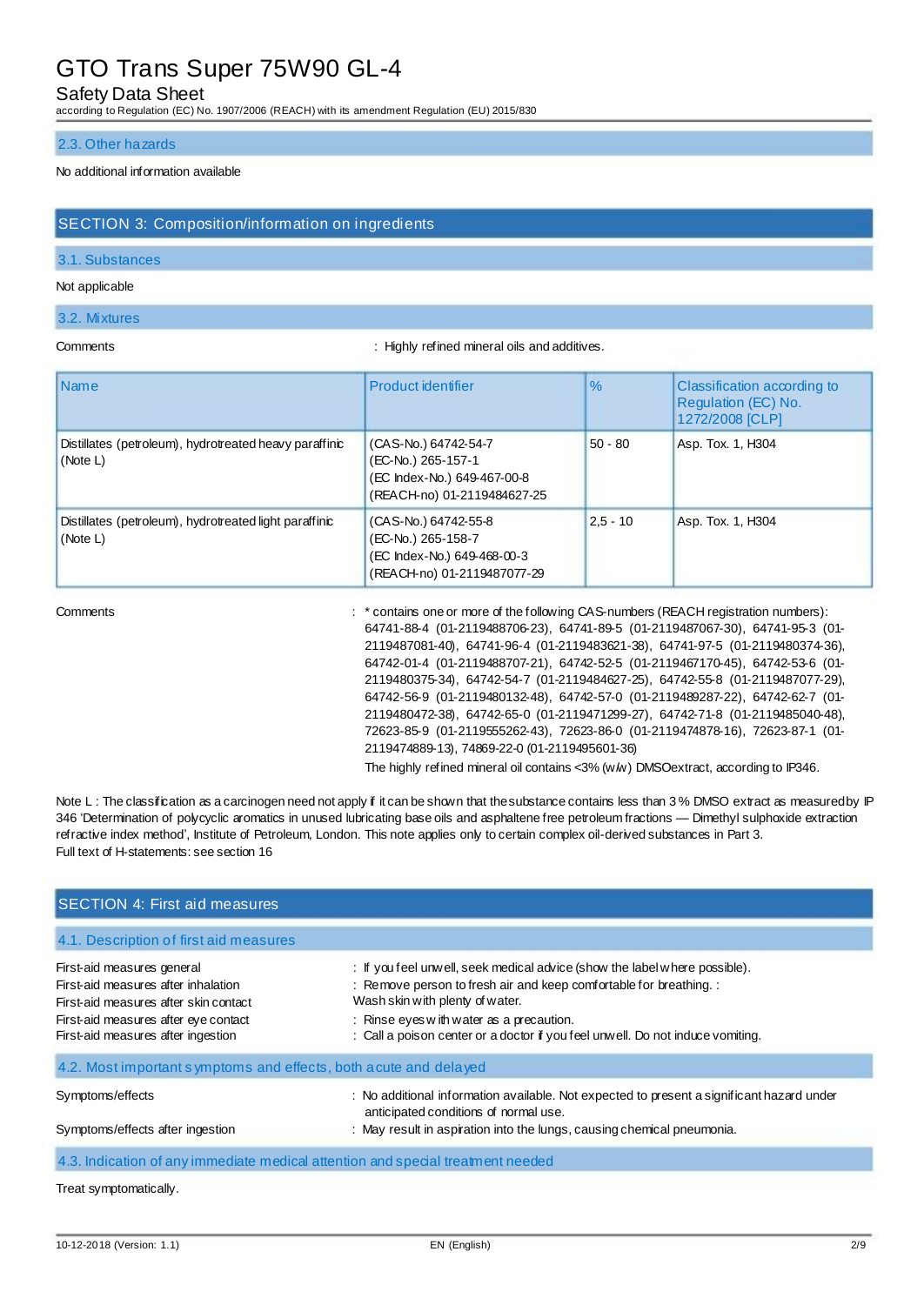# Safety Data Sheet

according to Regulation (EC) No. 1907/2006 (REACH) with its amendment Regulation (EU) 2015/830

| <b>SECTION 5: Firefighting measures</b>                         |                                                                                                                                                            |  |  |  |
|-----------------------------------------------------------------|------------------------------------------------------------------------------------------------------------------------------------------------------------|--|--|--|
| 5.1. Extinguishing media                                        |                                                                                                                                                            |  |  |  |
| Suitable extinguishing media<br>Unsuitable extinguishing media  | : Water spray. Dry powder. Foam. Carbon dioxide.<br>: Do not use a heavy water stream.                                                                     |  |  |  |
| 5.2. Special hazards arising from the substance or mixture      |                                                                                                                                                            |  |  |  |
| Fire hazard<br>Hazardous decomposition products in case of fire | : Combustible liquid.<br>: Toxic fumes may be released. Incomplete combustion releases dangerous carbon<br>monoxide, carbon dioxide and other toxic gases. |  |  |  |
| 5.3. Advice for firefighters                                    |                                                                                                                                                            |  |  |  |
| Protection during firefighting                                  | : Do not attempt to take action without suitable protective equipment. Self-contained<br>breathing apparatus. Complete protective clothing.                |  |  |  |

| <b>SECTION 6: Accidental release measures</b>                            |                                                                                                                                                                |  |  |  |
|--------------------------------------------------------------------------|----------------------------------------------------------------------------------------------------------------------------------------------------------------|--|--|--|
| 6.1. Personal precautions, protective equipment and emergency procedures |                                                                                                                                                                |  |  |  |
| 6.1.1. For non-emergency personnel                                       |                                                                                                                                                                |  |  |  |
| Emergency procedures                                                     | : Ventilate spillage area.                                                                                                                                     |  |  |  |
| 6.1.2. For emergency responders                                          |                                                                                                                                                                |  |  |  |
| Protective equipment                                                     | : Do not attempt to take action without suitable protective equipment. For further information<br>refer to section 8: "Exposure controls/personal protection". |  |  |  |
| 6.2. Environmental precautions                                           |                                                                                                                                                                |  |  |  |
| Avoid release to the environment.                                        |                                                                                                                                                                |  |  |  |

| 6.3. Methods and material for containment and cleaning up |                                                                                                                    |  |
|-----------------------------------------------------------|--------------------------------------------------------------------------------------------------------------------|--|
| Methods for cleaning up<br>Other information              | : Take up liquid spill into absorbent material.<br>: Dispose of materials or solid residues at an authorized site. |  |
| 6.4. Reference to other sections                          |                                                                                                                    |  |

For further information refer to section 13.

| SECTION 7: Handling and storage                                   |                                                                                                                                                                                                         |
|-------------------------------------------------------------------|---------------------------------------------------------------------------------------------------------------------------------------------------------------------------------------------------------|
| 7.1. Precautions for safe handling                                |                                                                                                                                                                                                         |
| Precautions for safe handling<br>Hygiene measures                 | : Provide good ventilation in process area to preventformation of vapour.<br>: Wash hands and other exposed areas with mild soap and water before eating, drinking or<br>smoking and when leaving work. |
| 7.2. Conditions for safe storage, including any incompatibilities |                                                                                                                                                                                                         |
| Storage conditions<br>Storage temperature                         | : Keep container closed when not in use. Keep in a cool, well-ventilated place away from<br>heat.<br>: $0 - 40$ °C                                                                                      |
| 7.3. Specific end use(s)                                          |                                                                                                                                                                                                         |

No additional information available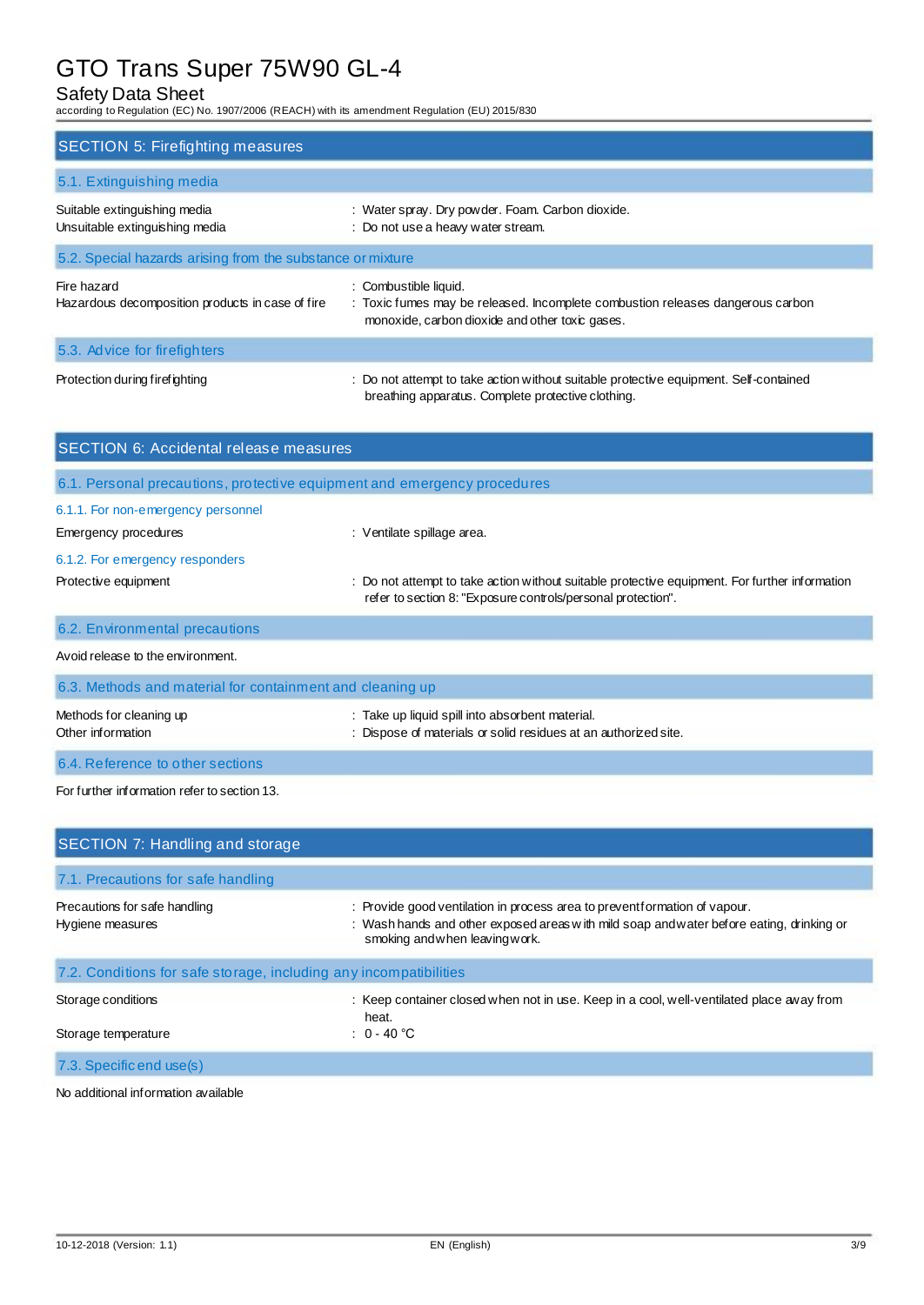# Safety Data Sheet

according to Regulation (EC) No. 1907/2006 (REACH) with its amendment Regulation (EU) 2015/830

| SECTION 8: Exposure controls/personal protection                                                                                                                                                        |                      |                        |                |             |                   |
|---------------------------------------------------------------------------------------------------------------------------------------------------------------------------------------------------------|----------------------|------------------------|----------------|-------------|-------------------|
| 8.1. Control parameters                                                                                                                                                                                 |                      |                        |                |             |                   |
| GTO Trans Super 75W90 GL-4                                                                                                                                                                              |                      |                        |                |             |                   |
| <b>EU - Occupational Exposure Limits</b>                                                                                                                                                                |                      |                        |                |             |                   |
| 5 mg/ml - ACGIH TLV (inhalable fraction).<br>Exposure limits/standards for materials that can be<br>formed when handling this product. When<br>mists/aerosols can occur the following is<br>recommended |                      |                        |                |             |                   |
| 8.2. Exposure controls                                                                                                                                                                                  |                      |                        |                |             |                   |
| Appropriate engineering controls:<br>Ensure good ventilation of the work station.                                                                                                                       |                      |                        |                |             |                   |
| Materials for protective clothing:                                                                                                                                                                      |                      |                        |                |             |                   |
| Wear suitable protective clothing                                                                                                                                                                       |                      |                        |                |             |                   |
| Hand protection:                                                                                                                                                                                        |                      |                        |                |             |                   |
| Protective gloves                                                                                                                                                                                       |                      |                        |                |             |                   |
| Type                                                                                                                                                                                                    | <b>Material</b>      | Permeation             | Thickness (mm) | Penetration | Standard          |
| Reusable gloves                                                                                                                                                                                         | Nitrile rubber (NBR) | $6$ ( $>$ 480 minutes) | $\geq 0.35$    |             | <b>EN ISO 374</b> |

| <b>Use</b> | Characteristics | Standard      |
|------------|-----------------|---------------|
| Droplet    | clear           | <b>EN 166</b> |
|            |                 |               |

| Skin and body protection:                                                |
|--------------------------------------------------------------------------|
| Wear suitable protective clothing                                        |
|                                                                          |
| Respiratory protection:                                                  |
| In case of insufficient ventilation, wear suitable respiratory equipment |

Personal protective equipment symbol(s):



Environmental exposure controls: Avoid release to the environment.

| SECTION 9: Physical and chemical properties                 |                                                                  |  |
|-------------------------------------------------------------|------------------------------------------------------------------|--|
| 9.1. Information on basic physical and chemical properties  |                                                                  |  |
| <b>Physical state</b><br>Colour<br>Odour<br>Odour threshold | : Liquid<br>: brown.<br>: characteristic.<br>: No data available |  |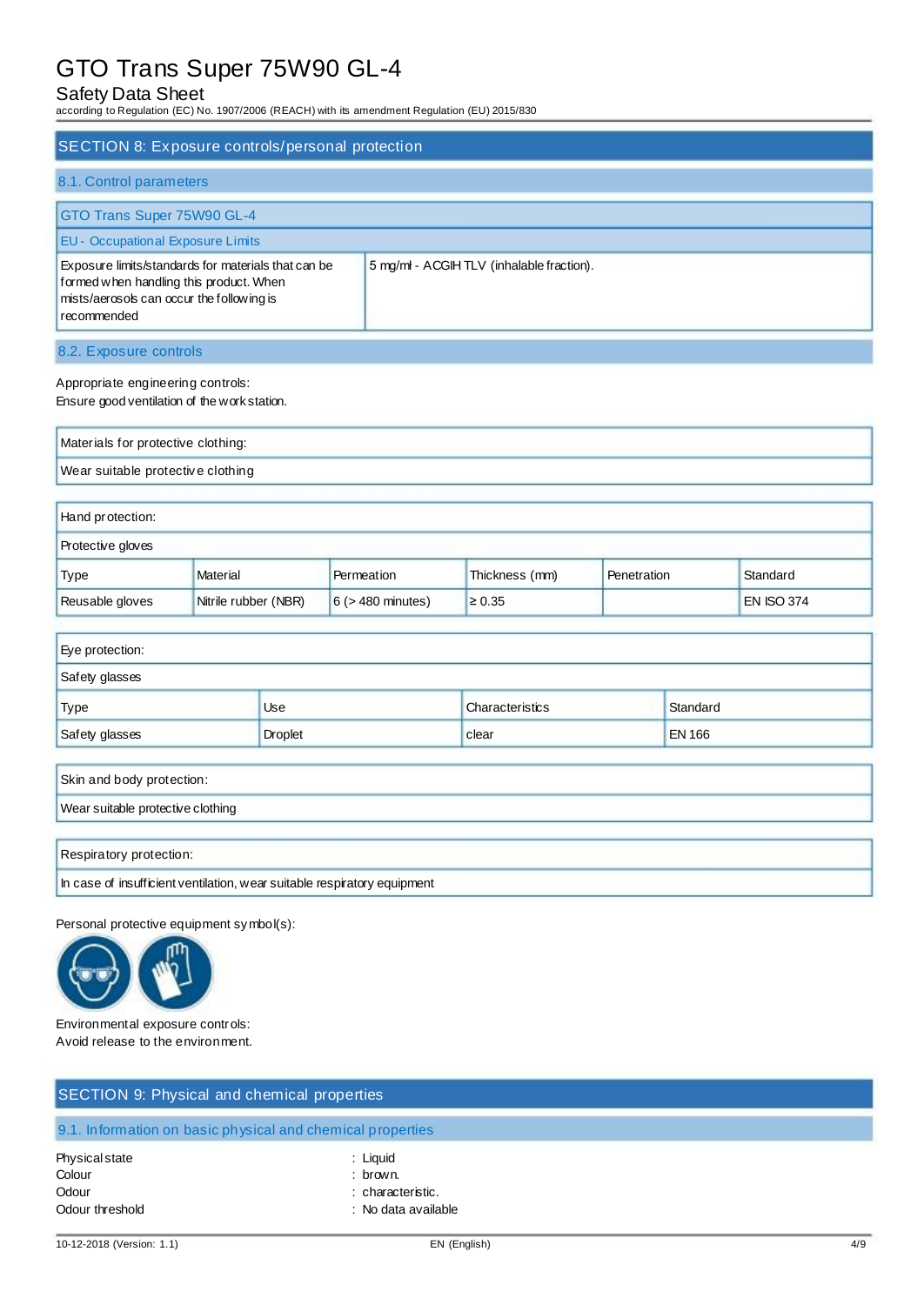# Safety Data Sheet

according to Regulation (EC) No. 1907/2006 (REACH) with its amendment Regulation (EU) 2015/830

| рH                                              | : No data available                                |
|-------------------------------------------------|----------------------------------------------------|
| Relative evaporation rate (butylacetate=1)      | : No data available                                |
| Melting point                                   | : Not applicable                                   |
| Freezing point                                  | $\therefore$ -42 °C - ASTM D5950 (pour point)      |
| Boiling point                                   | : No data available                                |
| Flash point                                     | : $182 \degree C$ - ASTM D92 (COC)                 |
| Auto-ignition temperature                       | : No data available                                |
| Decomposition temperature                       | : No data available                                |
| Flammability (solid, gas)                       | : Not applicable                                   |
| Vapour pressure                                 | : No data available                                |
| Relative vapour density at 20 °C                | : No data available                                |
| Relative density                                | : No data available                                |
| Density                                         | : $0.88$ kg/l (15 °C) - ASTM D4052                 |
| Solubility                                      | : Water: Practically not miscible.                 |
| Partition coefficient n-octanol/water (Log Pow) | : No data available                                |
| Viscosity, kinematic                            | : 116,7 mm /s (40 °C) - ASTM D7279                 |
| Viscosity, dynamic                              | : No data available                                |
| Explosive properties                            | : Presents no particular fire or explosion hazard. |
| Oxidising properties                            | : No data available                                |
| Explosive limits                                | : No data available                                |

9.2. Other information

VOC content : 0 %

# SECTION 10: Stability and reactivity

#### 10.1. Reactivity

The product is non-reactive under normal conditions of use, storage and transport.

### 10.2. Chemical stability

Stable under normal conditions.

10.3. Possibility of hazardous reactions

No dangerous reactions known under normal conditions of use. Reacts violently with (strong) oxidizers.

10.4. Conditions to avoid

None under recommended storage and handling conditions (see section 7).

10.5. Incompatible materials

No additional information available

10.6. Hazardous decomposition products

No decomposition if stored normally.

# SECTION 11: Toxicological information

11.1. Information on toxicological effects

| Acute toxicity (oral)       | : Not classified |
|-----------------------------|------------------|
| Acute toxicity (dermal)     | : Not classified |
| Acute toxicity (inhalation) | : Not classified |

| Distillates (petroleum), hydrotreated heavy paraffinic (64742-54-7) |                  |  |  |
|---------------------------------------------------------------------|------------------|--|--|
| LD50 oral rat<br>$>$ 5000 mg/kg                                     |                  |  |  |
| LD50 dermal rabbit                                                  | $>$ 2000 mg/kg   |  |  |
| LC50 inhalation rat (mg/l)                                          | $> 5.53$ mg/l/4h |  |  |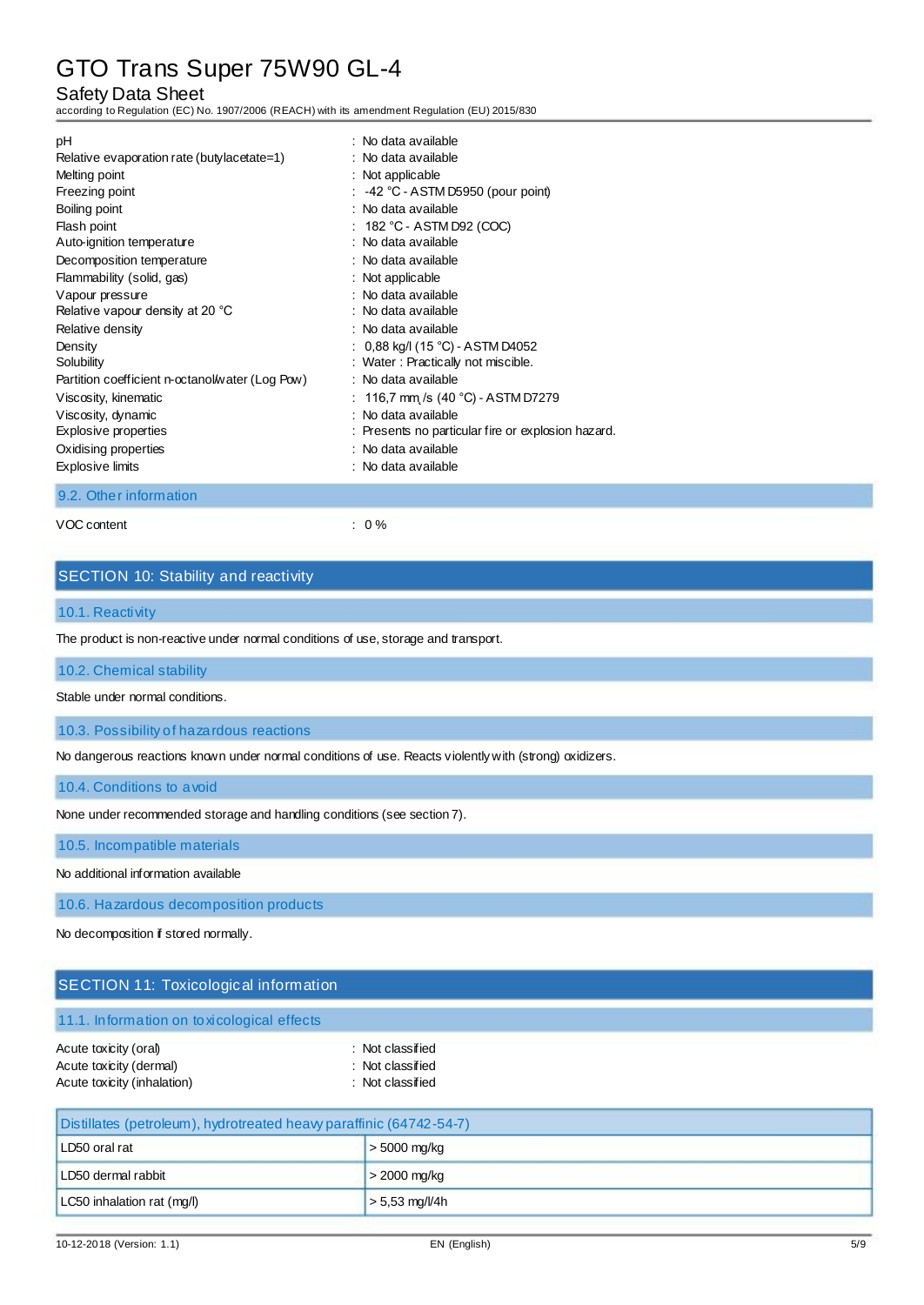# Safety Data Sheet

according to Regulation (EC) No. 1907/2006 (REACH) with its amendment Regulation (EU) 2015/830

| Distillates (petroleum), hydrotreated light paraffinic (64742-55-8) |                                                                                                                                      |  |  |
|---------------------------------------------------------------------|--------------------------------------------------------------------------------------------------------------------------------------|--|--|
| LD50 oral rat                                                       | > 5000 mg/kg                                                                                                                         |  |  |
| LD50 dermal rabbit                                                  | $>$ 2000 mg/kg                                                                                                                       |  |  |
| LC50 inhalation rat (Dust/Mist - mg/l/4h)                           | 5,53 mg/l/4h                                                                                                                         |  |  |
| Skin corrosion/irritation                                           | : Not classified                                                                                                                     |  |  |
| Serious eye damage/irritation                                       | : Not classified                                                                                                                     |  |  |
| Respiratory or skin sensitisation                                   | : Not classified                                                                                                                     |  |  |
| Germ cell mutagenicity                                              | : Not classified                                                                                                                     |  |  |
| Carcinogenicity                                                     | : Not classified                                                                                                                     |  |  |
| Reproductive toxicity                                               | : Not classified                                                                                                                     |  |  |
| STOT-single exposure                                                | : Not classified                                                                                                                     |  |  |
| STOT-repeated exposure                                              | : Not classified                                                                                                                     |  |  |
| Distillates (petroleum), hydrotreated light paraffinic (64742-55-8) |                                                                                                                                      |  |  |
| LOAEL (oral, rat, 90 days)                                          | 125 mg/kg bodyweight Animal: rat, Animal sex: male, Guideline: OECD Guideline 408<br>(Repeated Dose 90-Day Oral Toxicity in Rodents) |  |  |
| Aspiration hazard                                                   | : Not classified                                                                                                                     |  |  |
| GTO Trans Super 75W90 GL-4                                          |                                                                                                                                      |  |  |
| Viscosity, kinematic                                                | 116,7 mm /s (40 °C) - ASTM D7279                                                                                                     |  |  |

| <b>SECTION 12: Ecological information</b>                    |                                                                                                                            |
|--------------------------------------------------------------|----------------------------------------------------------------------------------------------------------------------------|
| 12.1. To xicity                                              |                                                                                                                            |
| Ecology - general                                            | : The product is not considered harmful to aquatic organisms nor to cause long-term adverse<br>effects in the environment. |
| Hazardous to the aquatic environment, short-term<br>(acute)  | : Not classified                                                                                                           |
| Hazardous to the aquatic environment, long-term<br>(chronic) | : Not classified                                                                                                           |

| GTO Trans Super 75W90 GL-4      |                    |  |  |
|---------------------------------|--------------------|--|--|
| $ETC50$ (algae)<br>$> 100$ mg/l |                    |  |  |
| NOEC chronic algae              | $100 \text{ mg/l}$ |  |  |

| Distillates (petroleum), hydrotreated heavy paraffinic (64742-54-7)  |                                                                         |  |  |
|----------------------------------------------------------------------|-------------------------------------------------------------------------|--|--|
| > 100 mg/l (Pimephales promelas, 96h) (OECD 203 method)<br>LC50 fish |                                                                         |  |  |
| EC50 Daphnia                                                         | > 10000 mg/l (Gammarus pulex, 48h) (OECD 202 method)                    |  |  |
| EC50 Daphnia                                                         | > 10000 mg/l (Daphnia magna, 48h) (OECD 202 method)                     |  |  |
| NOEC (acute)                                                         | $\geq$ 100 mg/l (Pseudokirchnerella subcapitata, 72h) (OECD 201 method) |  |  |
| NOEC chronic fish                                                    | $\geq$ 1000 mg/l (Oncorhynchus mykiss - QSAR Petrotox, 14/28d)          |  |  |
| NOEC chronic crustacea                                               | 10 mg/l (Daphnia magna, 21d) (OECD 211 method)                          |  |  |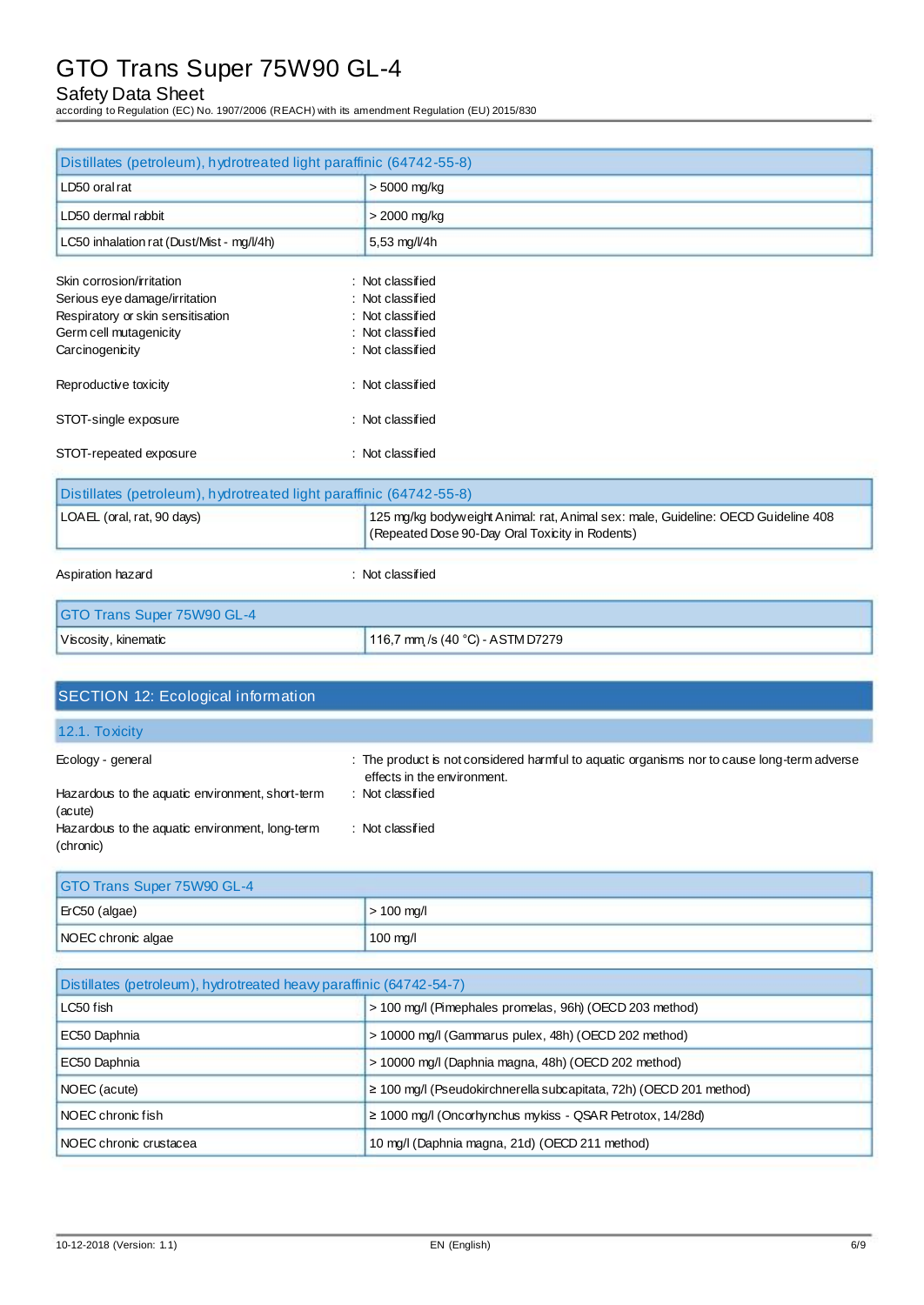# Safety Data Sheet

according to Regulation (EC) No. 1907/2006 (REACH) with its amendment Regulation (EU) 2015/830

| Distillates (petroleum), hydrotreated light paraffinic (64742-55-8) |                                |  |  |  |
|---------------------------------------------------------------------|--------------------------------|--|--|--|
| LC50 fish                                                           |                                |  |  |  |
|                                                                     | > 100 mg/l 96h                 |  |  |  |
| EC50 Daphnia                                                        | $> 1000$ mg/l                  |  |  |  |
| NOEC chronicfish                                                    | 1000 mg/l 14d                  |  |  |  |
| NOEC chronic crustacea                                              | 10 mg/l 21d                    |  |  |  |
| NOEC chronic algae                                                  | $\geq 100$ mg/l 72h            |  |  |  |
| 12.2. Persistence and degradability                                 |                                |  |  |  |
| Distillates (petroleum), hydrotreated heavy paraffinic (64742-54-7) |                                |  |  |  |
| Biodegradation                                                      | 31 % (28d) (OECD 301 F method) |  |  |  |
|                                                                     |                                |  |  |  |
| Distillates (petroleum), hydrotreated light paraffinic (64742-55-8) |                                |  |  |  |
| Not established.<br>Persistence and degradability                   |                                |  |  |  |
| 12.3. Bioaccumulative potential                                     |                                |  |  |  |
| Distillates (petroleum), hydrotreated light paraffinic (64742-55-8) |                                |  |  |  |
| Partition coefficient n-octanol/water (Log Pow)                     | >6                             |  |  |  |
| Bioaccumulative potential                                           | Not established.               |  |  |  |
| 12.4. Mobility in soil                                              |                                |  |  |  |
| No additional information available                                 |                                |  |  |  |
| 12 E. Posulte of DRT and vPvR assessment                            |                                |  |  |  |

| 12.5. Results of PBT and vPvB assessment                                     |                                                                                                                                                                                 |
|------------------------------------------------------------------------------|---------------------------------------------------------------------------------------------------------------------------------------------------------------------------------|
| <b>Component</b>                                                             |                                                                                                                                                                                 |
| Distillates (petroleum), hydrotreated light paraffinic<br>$(64742 - 55 - 8)$ | This substance/mixture does not meet the PBT criteria of REACH regulation, annex XIII<br>This substance/mixture does not meet the vPvB criteria of REACH regulation, annex XIII |

12.6. Other adverse effects

No additional information available

| <b>SECTION 13: Disposal considerations</b>                                      |                                                                                                                                                            |
|---------------------------------------------------------------------------------|------------------------------------------------------------------------------------------------------------------------------------------------------------|
| 13.1. Waste treatment methods                                                   |                                                                                                                                                            |
| Waste treatment methods                                                         | : Do not allow into drains or water courses. Dispose of contents/container in accordance with<br>licensed collector's sorting instructions.                |
| Product/Packaging disposal recommendations<br>European List of Waste (LoW) code | : Dispose in a safe manner in accordance with local/national regulations.<br>: 13 02 05* - mineral-based non-chlorinated engine, gear and lubricating oils |

# SECTION 14: Transport information

| In accordance with ADR / RID / IMDG / IATA / ADN |                |                |                |                |
|--------------------------------------------------|----------------|----------------|----------------|----------------|
| <b>ADR</b>                                       | <b>IMDG</b>    | <b>IATA</b>    | <b>ADN</b>     | <b>RID</b>     |
| 14.1. UN number                                  |                |                |                |                |
| Not applicable                                   | Not applicable | Not applicable | Not applicable | Not applicable |
| 14.2. UN proper shipping name                    |                |                |                |                |
| Not applicable                                   | Not applicable | Not applicable | Not applicable | Not applicable |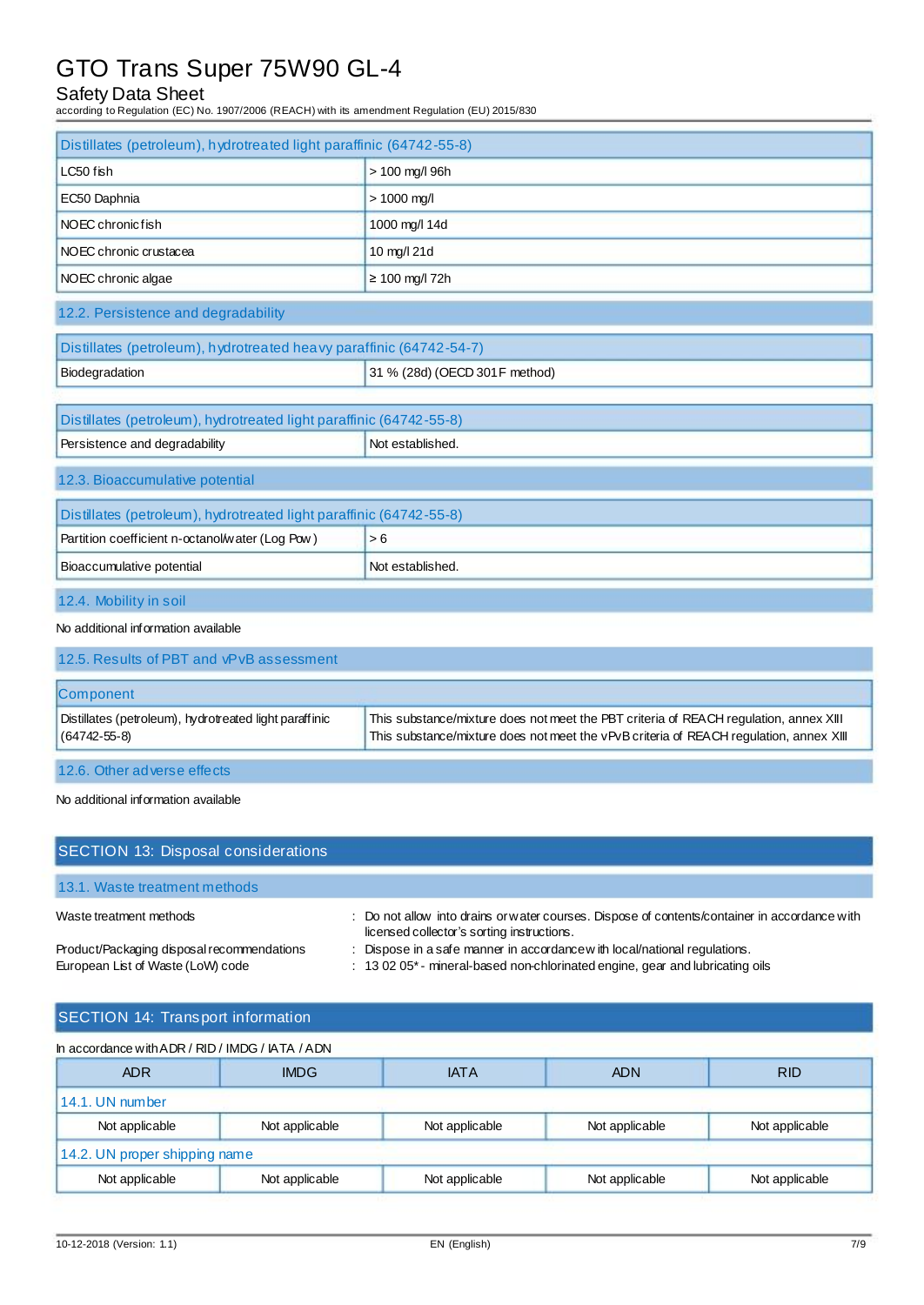# Safety Data Sheet

according to Regulation (EC) No. 1907/2006 (REACH) with its amendment Regulation (EU) 2015/830

| 14.3. Transport hazard class(es)       |                |                |                |                |
|----------------------------------------|----------------|----------------|----------------|----------------|
| Not applicable                         | Not applicable | Not applicable | Not applicable | Not applicable |
| 14.4. Packing group                    |                |                |                |                |
| Not applicable                         | Not applicable | Not applicable | Not applicable | Not applicable |
| 14.5. Environmental hazards            |                |                |                |                |
| Not applicable                         | Not applicable | Not applicable | Not applicable | Not applicable |
| No supplementary information available |                |                |                |                |

### 14.6. Special precautions for user

Overland transport Not applicable Transport by sea Not applicable Air transport Not applicable Inland w aterway transport Not applicable Rail transport Not applicable

14.7. Transport in bulk according to Annex II of Marpol and the IBC Code

#### Not applicable

### SECTION 15: Regulatory information

#### 15.1. Safety, health and environmental regulations/legislation specific for the substance or mixture

#### 15.1.1. EU-Regulations

| The following restrictions are applicable according to Annex XVII of the REACH Regulation (EC) No 1907/2006: |                                                        |  |
|--------------------------------------------------------------------------------------------------------------|--------------------------------------------------------|--|
| Reference code Applicable on                                                                                 |                                                        |  |
| ΙЗ.                                                                                                          | Distillates (petroleum), hydrotreated light paraffinic |  |
| 3(b)                                                                                                         | Distillates (petroleum), hydrotreated light paraffinic |  |

Contains no substance on the REACH candidate list  $\geq$  0,1 % / SCL

#### Contains no REACH Annex XIV substances

Contains no substance subject to Regulation (EU) No 649/2012 of the European Parliament and of the Council of 4 July 2012 concerning the export and import of hazardous chemicals.

Contains no substance subject to Regulation (EU) No 2019/1021 of the European Parliament and of the Council of 20 June 2019 on persistent organic pollutants

VOC content : 0 %

15.1.2. National regulations

No additional information available

15.2. Chemical safety assessment

No chemical safety assessment has been carried out

# SECTION 16: Other information Indication of changes: Section Changed item Changed item Change Comments

Revision date Added